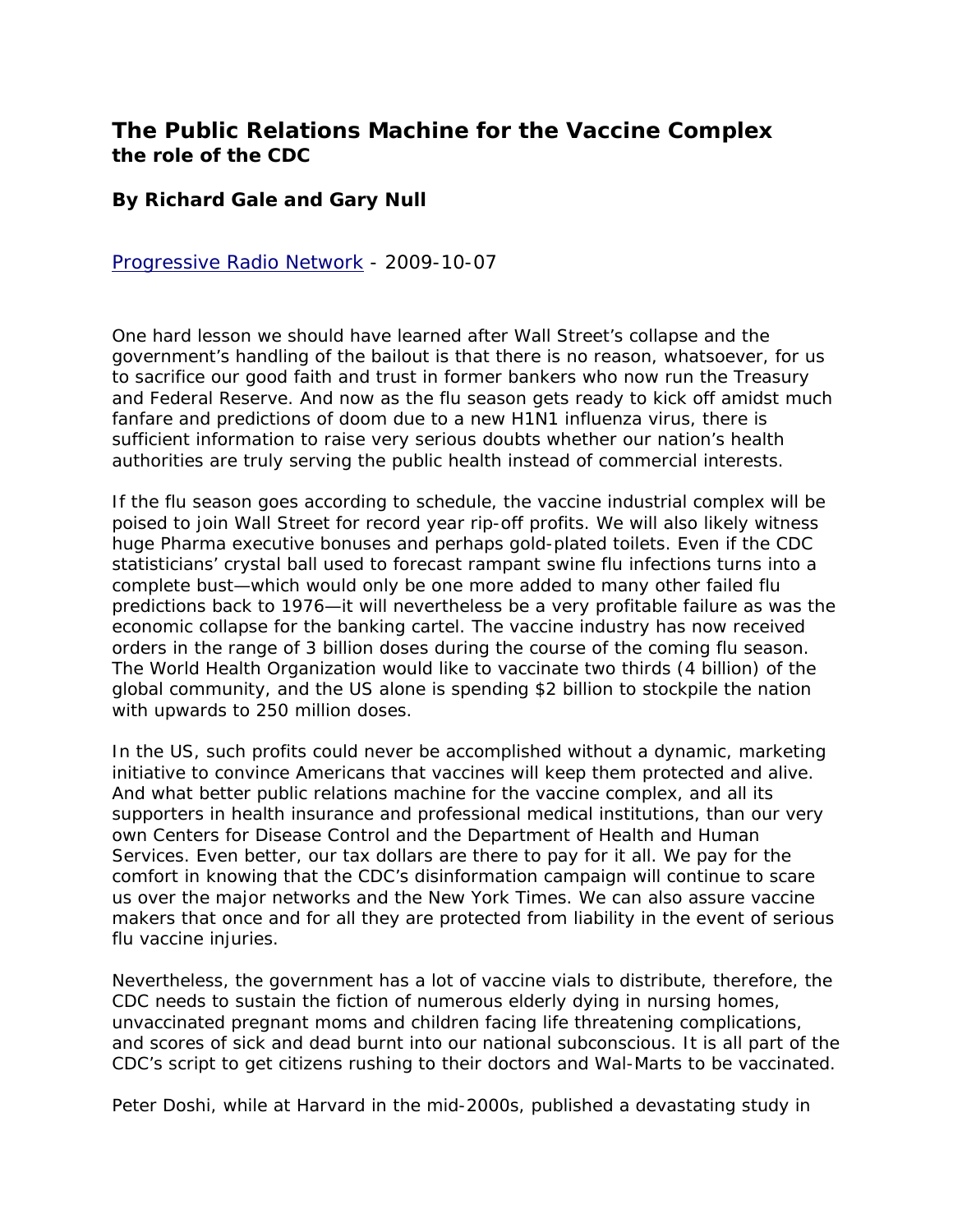the British Medical Journal that systematically unveils the flawed predictive science used to publicize our health agencies' influenza statistics and mortality rates. His analysis shook up enough health authorities to warrant twelve scientists from the CDC and National Institutes of Health to unsuccessfully take him on. Now at MIT, Doshi continues his analysis of a century's worth of influenza mortality data and government manipulation of influenza data, such as the annual figure of 36,000 influenza deaths we hear and read repeatedly.[1] Although this magical number was for all practical purposes alchemically conjured up via mathematical modeling back in 2003, it continues to be the most holy number in the CDC's PR vocabulary every flu season. Doshi draws the conclusion, published in the American Journal of Public Health, that commercial interests are playing the role of science in both industry and government.[2]

Deconstruction of the CDC's cherry-picked science and a growing anti-vaccination community are just some of the obstacles health authorities face. Therefore, no public relations strategy can have a solid multimedia punch on American citizens without opinion leaders serving as the gnomes for the vaccine complex and our heavily invested government health agencies, which are about to be buried in millions of purchased vaccine vials eager for distribution. This effort requires shock troopers, such as the pro-vaccine prophet Dr. Paul Offit, the creator of the rotavirus vaccine and a staunch critic against any scientist who discovers an association between vaccines and severe neurological disorders. Dr. Offit is on record for an audacious comment that children can tolerate 100,000 vaccinations (yes, you read that number correctly).[3]

However, during this particular flu season, government health officials' may have a more difficult time convincing Americans to be vaccinated for swine flu if recent polls are reliable indicators. The latest Consumers Union poll released on September 30 shows almost two-thirds of parents will withhold vaccinating their children; fifty percent of respondents' rationale is that the vaccine has not been tested thoroughly for safety.[4] A poll of pregnant mothers conducted by the internet parent support group Mumsnet.com indicates women are turning more suspicious about the flu vaccine's true efficacy and safety. The survey of 1500 respondents found only 6 percent of pregnant women "definitely" taking the shot, while 48 percent said they "definitely" wouldn't. A parallel poll revealed only 5 percent would definitely vaccinate their children.[5] A more recent San Francisco Chronicle survey finds 54 percent saying the H1N1 flu is nothing to be worried about.[6]

A separate study conducted by Harvard's School of Public Health showed that among the 41 percent who would not get the shot, 44 percent of parents are uncertain they would allow their children to receive it. Aside from many who expressed a fear of the vaccine's side effects, the poll found 31 percent expressing a distrust in our public health officials providing accurate information on vaccine safety.[7] Therefore, expect an aggressive government public relations campaign during the coming weeks and even months, while our tax dollars are spent on 250 million shots that independent epidemiological evidence is showing may be ineffective at best, and dangerous at worst.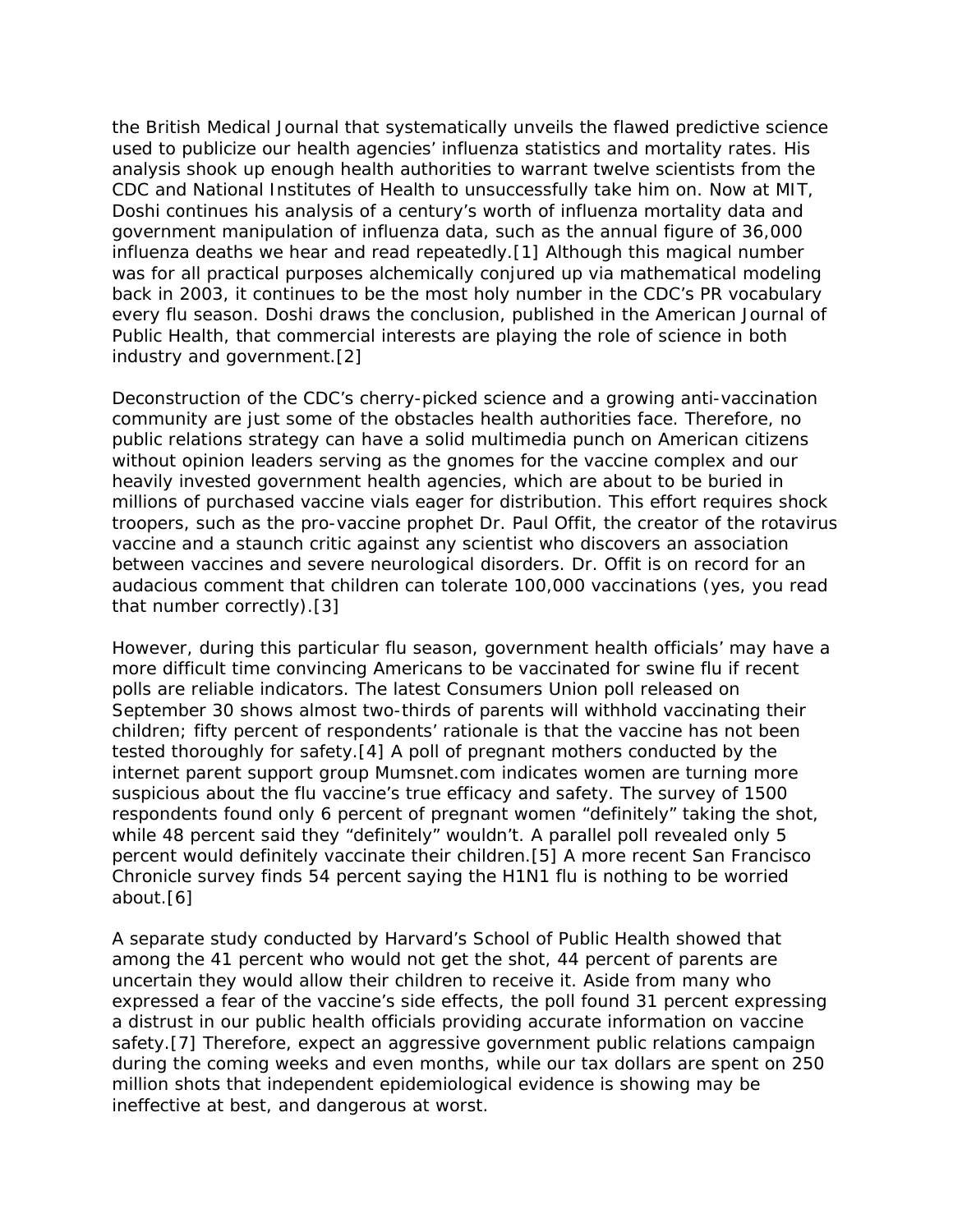European polls indicate that our neighbors on the other side of the great pond are less nervous about the H1N1 strain's severity and far more suspicious towards health officials' rationale for hyping dire warnings of swine flu's dangers. In France, Le Figaro conducted a poll of 12,050 people showing 69 percent will refuse the vaccination. In a separate French survey, one third of 4,752 doctors, nurses and healthcare workers surveyed would not be inoculated.[8] Twenty-nine percent of Germans surveyed said they would refuse it "under any circumstance" and an additional 33 percent would likely refuse it. In the region of Bavaria and Baden Wurttemburg, only 10 percent of those polled said they would submit their arms to injection. In the UK, a couple polls reported in the Daily Mail last August, showed half of family physicians and a third of UK nurses do not want the swine flu vaccination. Seventy-one percent do not believe the vaccine has been tested enough for safety and the swine flu is much milder than health authorities are saying.

During the course of the CDC's media war to push forward the vaccine industry's greed for profit, science and reflective caution are being sacrificed. An important peer-reviewed study appearing in the June 2009 issue of Toxicological and Environmental Chemistry shows a causal relationship between the amounts of ethylmercury (thimerosal) found in inoculations for infants, when administered to monkeys, and cellular toxicity resulting in mitochondrial dysfunction, impaired oxidative reduction activity and degeneration and death in neuronal and fetal cells.[9] These are all indicative signs found in some ASD. But health officials prefer to ignore such results. For the future health of American children, the study's findings arrive at a bad time when a recent Harvard study now reports autistic spectrum disorders (ASD) has risen to 1 in 91 people compared to the earlier 1 in 150 estimate. But since the study was sponsored by the CDC, the press release makes no indication that just maybe the over-vaccination of children with dozens of injections by the age of 5 years might be a causal factor behind this national epidemic of ASD and other neurological disorders.

During the course of interviewing many parents of autistic children for our documentaries Vaccine Nation and Autism: Made in the USA, the personal stories we filmed repeatedly were that of a once perfectly healthy and joyful child who, shortly after a vaccination or a series of injections, simply vanished from normality. However, national health policy today seems to have almost legislated by divine decree that there is no relationship between vaccine ingredients and autism. Besides, further independent research and first-hand personal stories would only interfere with the propaganda machine and the CDC's "Seven Step Recipe for Generating Interest In, and Demand for, Flu Vaccination."

Peter Doshi first brought public attention to the CDC's PR influenza strategy known as the Seven Step Recipe. Glen Nowak, now the Director of the CDC's Media Relations, outlined a concise public relations template while serving as the communications spokesperson for the National Immunization Program. Speaking at the 2004 National Influenza Vaccine Summit, he presented the CDC's seven steps. After a careful review of Nowak's Powerpoint presentation we discover a very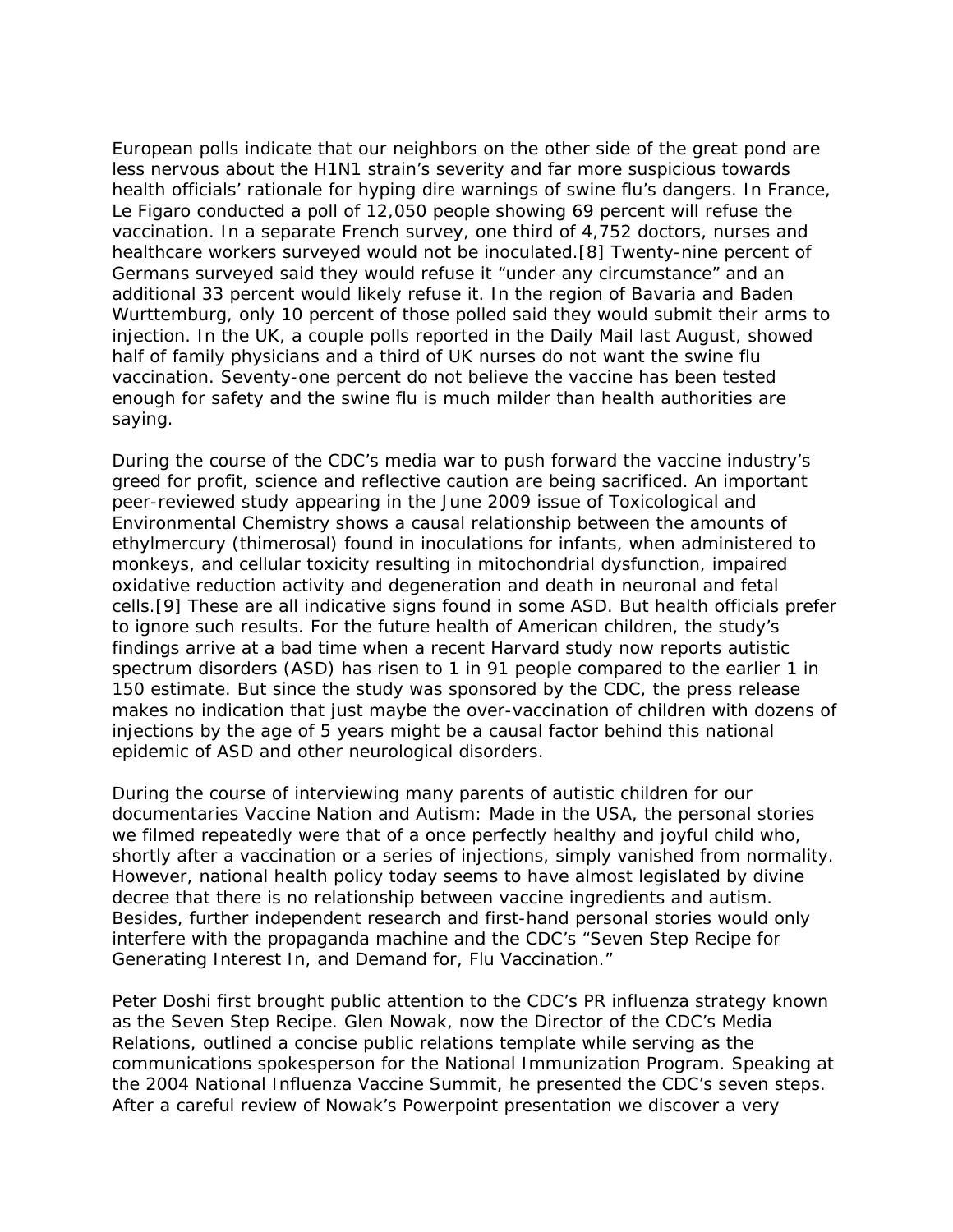detailed and concerted PR and multimedia campaign that includes the following (quotes are from CDC's materials):

• To encourage the belief that influenza infection can "occur among people for whom influenza is not generally perceived to cause serious complications (e.g., children, healthy adults, healthy seniors)." In other words, promote flu vaccination to those who don't really need it.

• In order to "foster the demand for flu vaccinations" the CDC should target "medical experts and public health authorities publicly (e.g., via media) [to] state concern and alarm (and predict dire outcomes)—and urge influenza vaccination."

• By focusing on the message of dire health threats and human casualties upon those who don't really need to be vaccinated, the CDC will reach its milestone of "framing of the flu season in terms that motivate behavior (e.g., as "very severe," "more severe than last or past years," "deadly")."

• Throughout the flu season, the campaign would continue issuing reports "from health officials and media" to emphasize that "influenza is causing severe illness and/or affecting lots of people—helping foster the perception that many people are susceptible to a bad case of influenza."

• Of course, no marketing strategy is thorough without images. Ergo another ingredient in the recipe is to use "visible/tangible examples of the seriousness of the illness (e.g., pictures of children, families of those affected coming forward) and people getting vaccinated (the first to motivate, the latter to reinforce)."

The CDC's "key points" indicate we are now in that critical timeframe for the CDC to distribute materials to "a variety of partners." This includes aggressively disseminating all medical reports, studies and PR spins to the soporific media and corporate-funded medical associations to support the government's mass vaccination efforts. Come November, we will begin to see reports on "pediatric deaths" due to influenza—although Dr. Martin Meltzer, a CDC expert in health economics, has stated "almost nobody dies of the flu" and "deaths [are] associated with flu, but not necessarily caused by flu."[10] Apparently, the folks over in the various CDC departments and our different federal health agencies don't communicate with each other very well.

So why should our tax dollars go towards fabricating and/or ignoring science in order to vaccinate Americans? Nowak publicly stated the CDC's reasons on National Public Radio, "… the manufacturers were telling us that they weren't receiving a lot of orders for vaccine for use in November or even December … It really did look like we [CDC] needed to do something to encourage people to get a flu shot.[11]

At this moment, we are witnessing a steady flow press releases and articles in the media to convert Americans to the wisdom of national health vaccination policy. The National Institute of Allergy and Infectious Diseases (NIAID) has issued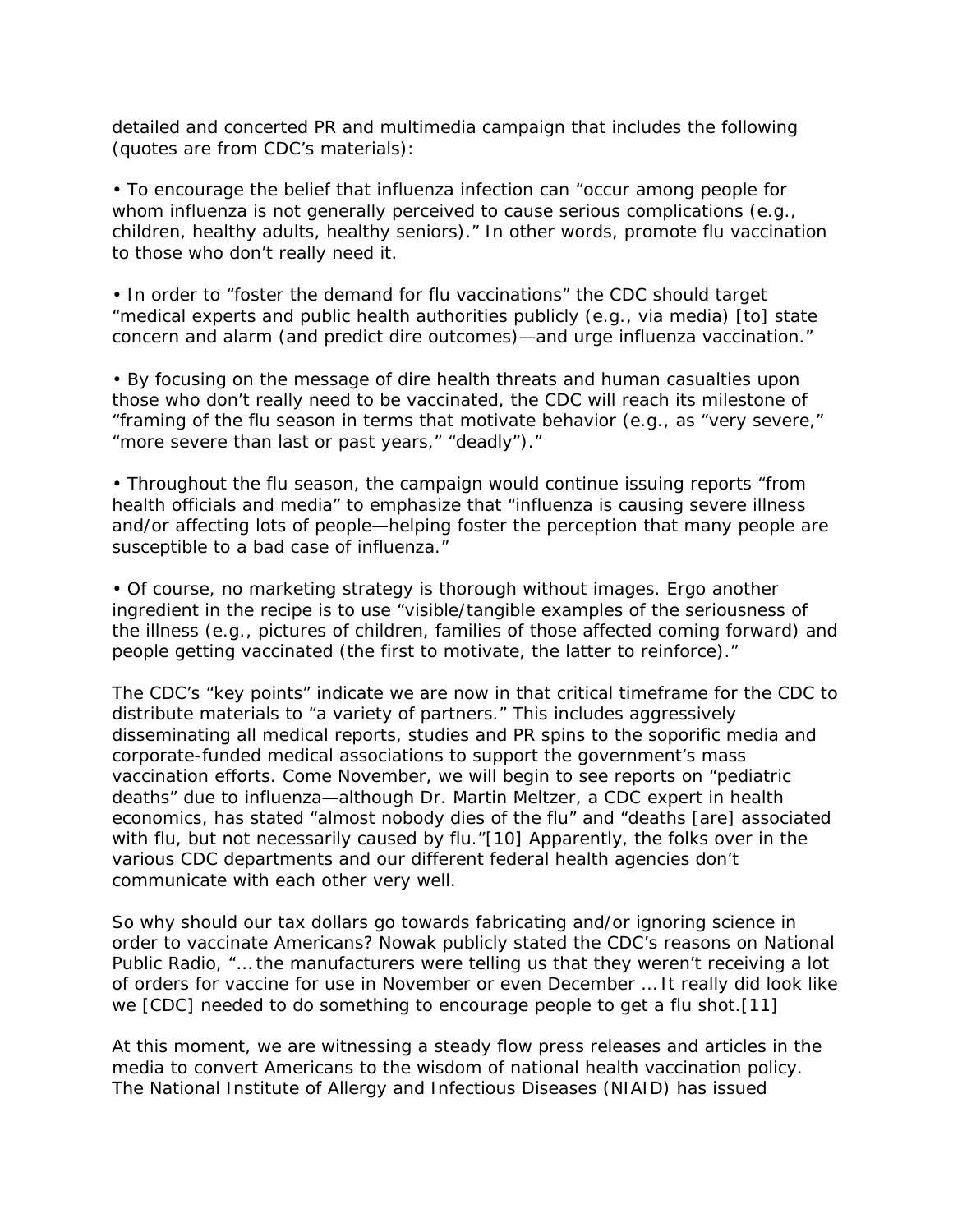preliminary positive results from an uncompleted clinical trial testing the H1N1 vaccine on children and young people between 6 months and 17 years of age. The fact that the entire study only enrolled 70 individuals covering this age range should alone raise red flags about any reliable conclusions after the study is completed. Moreover, the study is specifically designed for measuring the necessary immune response to protect youth from the swine flu. It is not a safety study. We usually expect that sound scientific ethics demand clinical trials to be reported after a final analysis of research data, however, the CDC's Seven Step Recipe is not concerned with scientific facts, or rigorous research protocol. It is simply part of the PR game plan to get people vaccinated and to do it fast.

Donald McNeil, a shill for the vaccine complex writing for the New York Times has printed two recent articles aligned with CDC propaganda. He quotes Dr. Jay Butler, chief of the swine flu vaccine task force at the CDC in order to relieve fears about flu vaccine adverse effects, especially to pregnant women. Dr. Butler said, "There are about 2,400 miscarriages a day in the US. You'll see things that would have happened anyway. But the vaccine doesn't cause miscarriages. It also doesn't cause auto accidents, but they happen."[12] I hope that is reassuring to all those expectant mothers across the country, especially since none of the approved H1N1 vaccines have undergone rigorous clinical safety trials on pregnant women or the potential adverse effects of mercury-laced vaccines and other ingredients, such as spermacide, detergent and cosmetics, on the developing fetus. Germany on the other hand announced it is now taking preventative measures. Agreeing that the verdict on ethylmercury and squalene safety for children is unsettled, Germany is requiring the vaccine industry to return to their plants and provide adjuvant- and mercury preservative-free vaccine lots.

McNeil's more recent article in October 7th's New York Times should be read alongside the Seven Step Recipe for a clear visual unfolding of the CDC's PR strategy in action. McNeil downplays the growing medical realization that the swine flu is in all likelihood much milder than seasonal flu in order to convince us to roll up our sleeves. Following the CDC script, we see the picture of little 3 year old Clayton being vaccinated, while McNeill compares the swine flu death of an 18 year old Tibetan woman in China with a story of joyful young Brandon and his 9 year old sister gleefully surrendering their nostrils for a blast of live-attenuated H1N1 virus.[13]

While finalizing this article, Peter Doshi replied to an email and drew attention to an event in his Harper's article that should force us to pause before rolling up our sleeves. Briefly, the 2004 flu season was a debacle for the vaccine complex and federal health officials after 50 million doses of flu vaccine promised by Chiron Corporation were made unavailable, therefore, putting the health industry into a panic. In order to lessen the frenzy previously stirred by its public fear tactics, the CDC downgraded the flu's urgency to "an annoying illness", and "stressed the protective benefits of regular hand washing."[14]

Now that is a national policy I can support. I would much prefer the CDC funding Americans' soap bills to ward off an uncertain swine flu pandemic rather than using